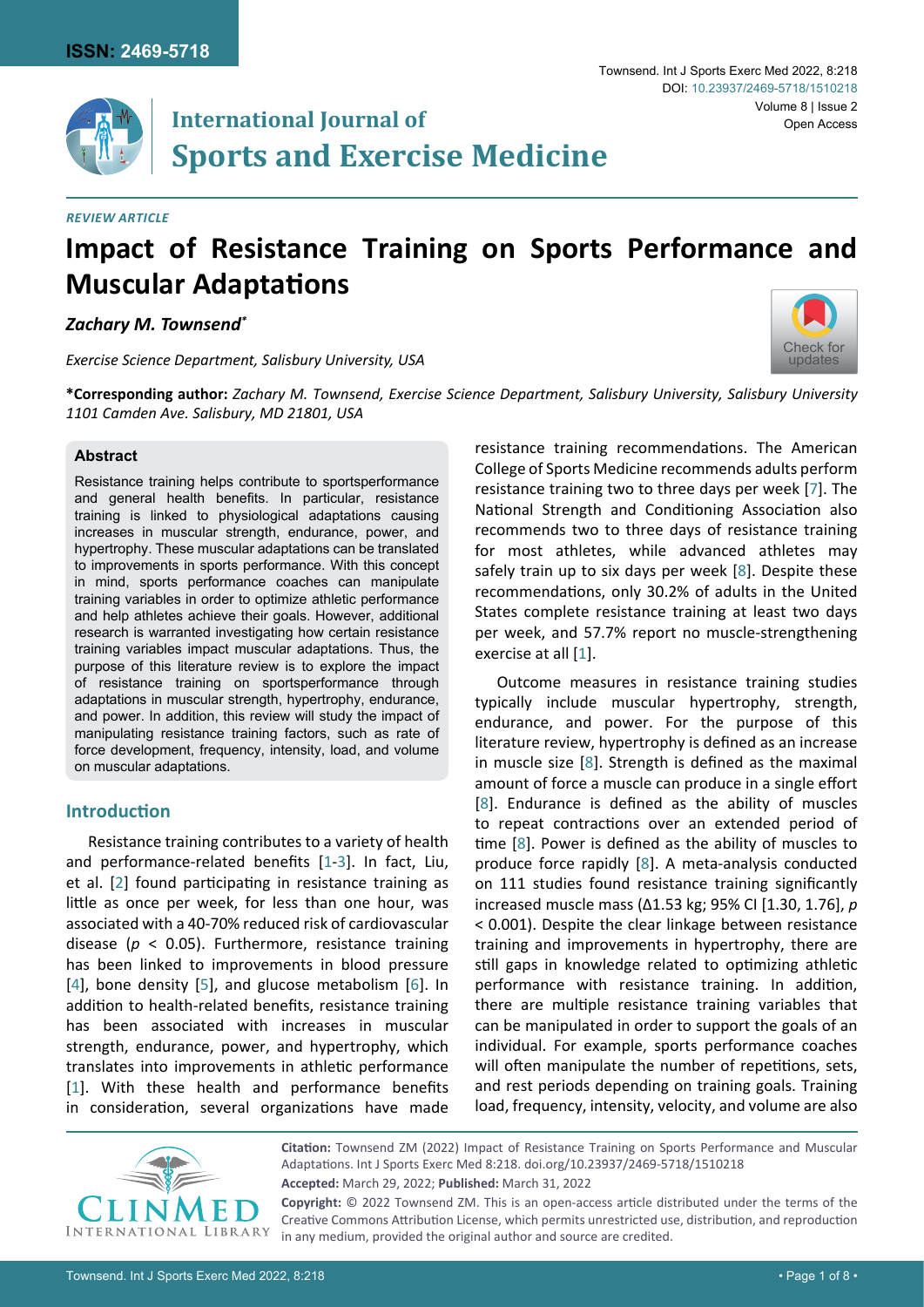important factors involved in muscular adaptations to resistance training. Additional research is warranted investigating how these factors influence muscular adaptations.

Resistance training volume, in particular, appears to be related to muscular hypertrophy [\[9\]](#page-6-13). Many resistance training recommendations are based on the belief that greater training volume, defined as sets  $\times$  reps  $\times$ load, contributes to greater gains in hypertrophy [[9](#page-6-13)]. However, there are discrepancies in previous research findings. For example, some studies indicate higher training volume produces greater muscular adaptations [[10,](#page-6-8)[11\]](#page-6-9), whereas other studies have found no differences [[12](#page-6-11)[,13\]](#page-6-12). In addition to muscular hypertrophy adaptations, research indicates improvements in muscular strength are associated with enhanced force/power production, sport-skill performance, and decreased injury risk [\[3\]](#page-6-3). However, female athletes are typically not represented in strength training studies. In addition, there is a significant gap in knowledge related to differences in muscular adaptations as athlete's progress through various phases in resistance training programs [[3](#page-6-3)]. Thus, the purpose of this literature review is to explore the impact of resistance training on sportsperformance through adaptations in muscular strength, hypertrophy, endurance, and power. In addition, this review will study the impact of manipulating resistance training factors, such as rate of force development, frequency, intensity, load, and volume on muscular adaptations.

# **Review of Literature**

## **Training volume**

Sports performance coaches often manipulate training volume throughout various cycles in order to elicit maximal improvements in athletic performance. Consequently, it is important to review the impact of training volume on physiological markers, such as muscular hypertrophy and strength. Sooneste, et al. [[11\]](#page-6-9) compared the effects of three sets versus one set of resistance training on muscular strength and hypertrophy in eight subjects who followed a 12-week resistance training program. Researchers utilized a crossover-style design in which participants' right and left arms were randomly assigned to complete one or three sets of dumbbell preacher curls at 80% onerep max. Participants followed the program twice per week for 12 weeks. Researchers discovered three sets significantly (*p* < 0.05) increased cross-sectional area more than one set  $(13.3 \pm 3.6\% \text{ vs. } 8.0 \pm 3.7\%)$ . In addition, strength gains were significantly ( $p = 0.076$ ) greater with three sets compared with one set  $(31.7 \pm 22.0\%)$ vs. 20.4  $\pm$  21.6%). This finding was further supported by Radaelli, et al. [[10](#page-6-8)], who compared the effects of one, three, and five sets of resistance training on muscular strength, endurance, and hypertrophy among young

males with no weight training experience. In this study, participants were randomly assigned to one of three groups and completed three training sessions per week for six months. Researchers discovered five-rep max in the Bench Press (BP) and front Lat Pull Down (LPD) significantly (*p* < 0.05) increased greater for five-sets (BP: 89.6 kg ± 9.6 pre to 99.6 kg ± 5.5 post; LPD: 74.2 kg  $\pm$  9.5 pre to 86.5 kg  $\pm$  6.5 post) compared with threesets (BP: 73.4 kg ± 9.4 pre to 86.1 kg ± 8.4 post; LPD: 62.5 kg  $\pm$  6.21 pre to 70.0 kg  $\pm$  4.76 post) and one-set (BP: 64.5 kg ± 9.5 pre to 73.2 kg ± 9.9 post; LPD: 57.9 kg  $±$  10.7 pre to 68.7 kg  $±$  9.5 post). Furthermore, bench press 20-rep max significantly (*p* < 0.05) increased greater with five-sets (46.5 kg  $\pm$  4.7 pre to 57.6 kg  $\pm$ 4.3 post) compared with three-sets (41.9 kg  $\pm$  7.2 pre to 49.2 kg  $\pm$  6.4 post) and one-set (34.1 kg  $\pm$  3.5 pre to 35.8 kg  $\pm$  5.1 post). Finally, the effect size for the change in elbow flexor muscle thickness was small for oneset (0.05) and three-sets (0.05), but large for five-sets (2.33). This data indicates a dose-response relationship between the volume of resistance training exercise and improvements in muscular strength, endurance, and hypertrophy [[10](#page-6-8)].

These muscular improvements may be attributed to several physiological adaptations. Greater training volume may be associated with promoting an anabolic environment for muscle growth by increasing anabolic hormones, protein synthesis, and fast-twitch fiber activation [[11](#page-6-9)]. However, it is important to note both of the previously described studies used participants without weight lifting experience [\[10,](#page-6-8)[11](#page-6-9)]. When analyzing one-rep max bench press normative values published by the Cooper Institute [[14\]](#page-6-10), the one-set group in the Radaelli, et al. [\[10](#page-6-8)] study was classified as "poor," with a bench press weight ratio of 0.92. Individuals need to achieve a score of at least 0.99 for "fair,"  $1.14$  for "good," and  $1.32$  for "excellent"  $[14]$ . In addition, untrained individuals may experience greater initial strength gains compared with trained individuals, often attributed to neural adaptations [\[11\]](#page-6-9). Thus, future research is needed to investigate the doseresponse relationship in training volume and muscular adaptations in trained subjects. Furthermore, multiple studies [[12,](#page-6-11)[13](#page-6-12)] have found conflicting results compared with the findings of Radaelli, et al. [\[10](#page-6-8)] and Sooneste, et al. [[11\]](#page-6-9), which indicates the need for additional research on this topic area.

Bottaro, et al. [[12\]](#page-6-11) studied the effects of training volume on upper and lower body muscular strength and hypertrophy. Similar to the exercise protocol followed in the Sooneste, et al. [\[11](#page-6-9)] study, participants in the Bottaro, et al. [\[12](#page-6-11)] study completed resistance training twice per week for 12 weeks. Bottaro, et al. [[12](#page-6-11)] randomly assigned participants to complete either three sets of knee extension and one set of elbow flexion exercise (3K-1E), or one set of knee extension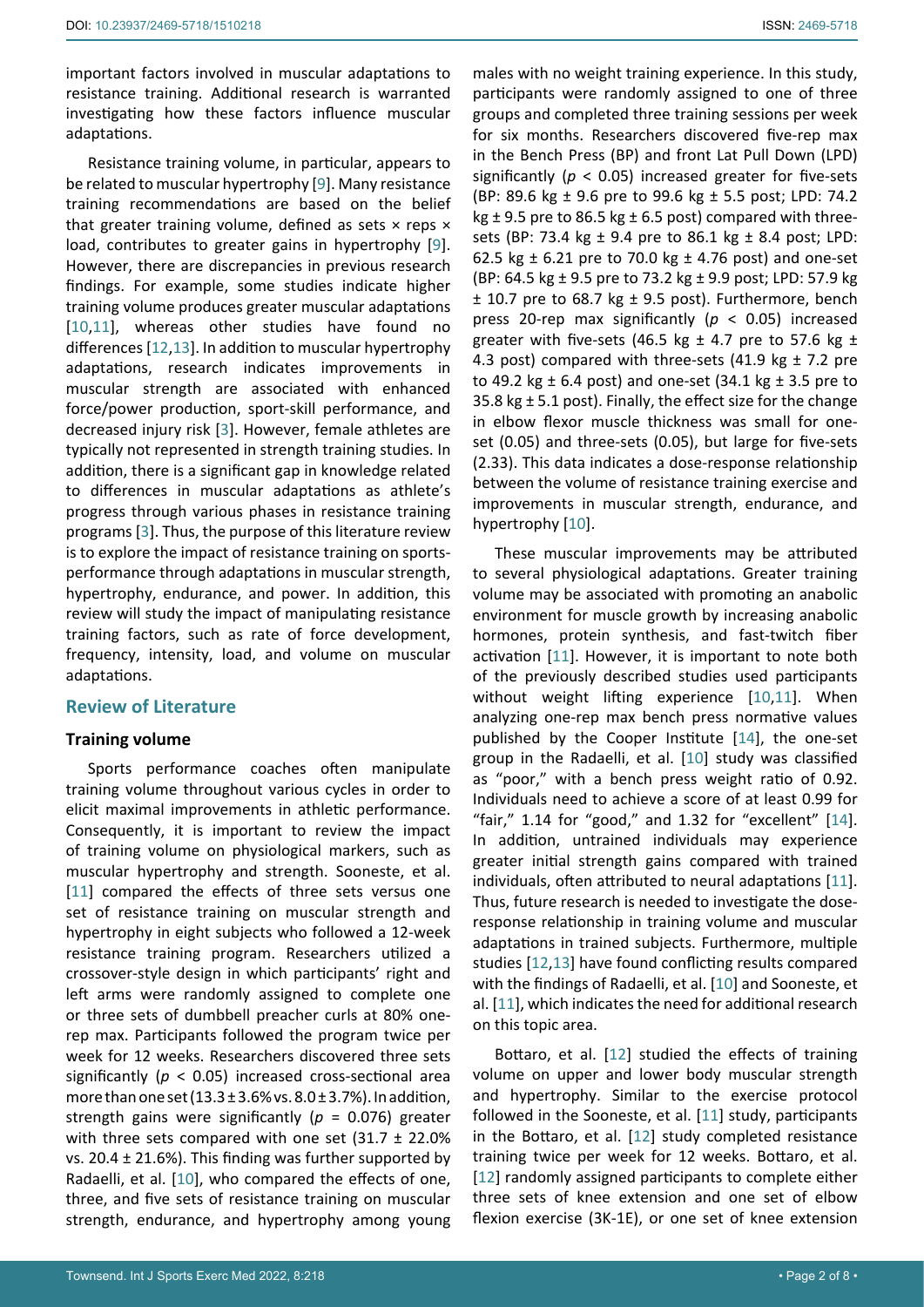and three sets of elbow flexion exercise (1K-3E). Elbow flexor muscular thickness significantly increased for both groups, with no significant difference ( $p = 0.866$ ) between groups (3K-1E: 27.9 mm ± 4.2 pre to 29.9 mm ± 3.3 post, *p* = 0.012; 1K-3E: 28.8 mm ± 2.8 pre to 30.5 mm  $\pm$  4.7 post,  $p = 0.036$ ). Changes in knee extensor muscle thickness were not significant for either group (2.5% for 3K-1E and 2.9% for 1K-3E). Elbow flexor peak torque significantly increased in both groups, with no significant difference (*p* = 0.47) between groups (3K-1E: 46.57 Nm ± 10.56 pre to 51.79 Nm ± 7.28 post, *p* = 0.013; 1K-3E: 49.67 Nm ± 10.47 pre to 55.59 Nm ± 10.61 post, *p* = 0.003). Knee extensor peak torque significantly increased only in the 3K-1E group (203.21 Nm ± 33.64 pre to 225.39 Nm ± 32.22 post, *p* = 0.006).

Additional research conducted by Mitchell, et al. [[13](#page-6-12)] supports the aforementioned findings. Participants were randomly assigned to 30% one-rep max with three sets of reps (30%-3), 80% one-rep max with one set of reps (80%-1), or 80% one-rep max with three sets of reps (80%-3), and trained three days per week for ten weeks. Researchers found muscle volume significantly increased with no difference between groups (30%-  $3 = 6.8 \pm 1.8$ %,  $80\% - 1 = 3.2 \pm 0.8$ %, and  $80\% - 3 = 7.2 \pm 1.8$ 1.9%,  $p = 0.18$ ). Based on the findings of Bottaro, et al. [[12](#page-6-11)] and Mitchell, et al. [[13](#page-6-12)], a single-set resistance training program with lower loads may induce muscular hypertrophy and strength in untrained individuals. In addition, lower body muscles may be less responsive to increases in training volume [\[12](#page-6-11)]. This finding has significant practical implications for athletes who may have various upper and lower body demands in a particular sport. The discrepancies in research findings may be attributed to differences in samples (trained vs. untrained; male vs. female), frequency of training (two days vs. three days), measurement of muscle size (magnetic resonance imaging vs. ultrasound), and measurement of muscular strength (dynamic vs. isometric). The optimal dose of resistance training is highly variable, depending on the individual's genetics and training background [\[9](#page-6-13)]. Therefore, longer-term resistance training studies are required in order to determine the upper limits of the dose-response relationship between training volume and muscular adaptations [[9](#page-6-13)]. Training load is another variable that is manipulated in resistance training programs.

#### **Training load**

Training load, the amount of weight lifted for a particular exercise, is often adjusted depending on the athlete's goal. Traditional resistance training recommendations include the use of lighter loads and higher reps for muscular endurance, whereas heavier loads and fewer reps are utilized for muscular strength [[8](#page-6-1)]. Sports performance coaches also use the repetition maximum continuum when prescribing resistance training. According to this concept, optimal strength gains occur when using loads of one to five repetition maximum, whereas optimal hypertrophy gains occur when using loads of six to twelve repetition maximum [[15](#page-6-14)]. This concept is based on the hypothesis heavier loads are required in order to recruit higher threshold motor units [[15](#page-6-14)].

In order to test this hypothesis, Schoenfeld, et al. [[16](#page-6-15)] recruited 18 young male experienced lifters and randomly assigned them to a Low-Load (LL) or High-Load (HL) group. The LL group completed 25-35 reps per set and the HL group completed 8-12 reps per set. Participants followed a full-body resistance training program, exercising three days per week for eight weeks. Researchers found significant improvements in one rep max (1RM) back squat for HL and LL (HL: 121.0 kg  $\pm$  36.6 pre to 144.7 kg ± 27.4 post, *p* < 0.01; LL: 122.1 kg ± 39.7 pre to 132.8 kg ± 36.5 post, *p* < 0.05). The HL group showed significantly greater strength gains compared with the LL group (*β* = 28.11; *p* ≤ 0.05). In addition, the HL group showed significant improvements in 1RM bench press (101.5 kg  $\pm$  20.5 pre to 108.1 kg  $\pm$  21.0 post, *p* < 0.01), whereas the LL group showed non-significant improvements (101.0 kg  $\pm$  25.6 pre to 103.0 kg  $\pm$  23.3 post). In regards to hypertrophy, both the HL and LL groups showed significant (*p* < 0.01) growth in elbow flexor thickness by 2.5 mm  $\pm$  2.9 (5.3%) and 3.7 mm  $\pm$ 3.2 (8.6%), respectively. No significant between-group differences were found ( $p = 0.22$ ). Both groups also showed significant improvements in quadriceps femoris thickness (HL: 5.3 mm ± 2.2; LL: 5.2 mm ± 4.8, *p* ≤ 0.05), with no significant between-group differences.

These findings indicate both HL and LL training protocols may contribute to significant improvements in muscular hypertrophy in males with resistance training experience; however, HL protocols may be more effective in stimulating muscular strength [\[16\]](#page-6-15). Reflecting back to the dose-response relationship between training volume and muscular adaptations, it could be hypothesized the adaptations in the LL protocol were influenced by the greater training volume caused by an increased number of reps [[16\]](#page-6-15). Furthermore, training with specific loads may influence muscle fiber adaptations. For example, resistance training with lighter loads may be attributed to increases in type I and IIa fibers, which are mainly recruited for muscular endurance [[16\]](#page-6-15). Additional research conducted by Fink, et al. [\[17](#page-6-16)] supported the findings of Schoenfeld, et al. [[16](#page-6-15)]. Fink, et al. [[17](#page-6-16)] recruited 21 young male gymnasts who were randomly assigned to one of three groups: 1) High load (H) 8-12 reps at 80% 1RM; 2) Low load (L) 30- 40 reps at 30% 1RM; 3) Mixed load (M) switched from H to L every two weeks. Participants completed three sets of preacher curl exercise three days per week for eight weeks. Researchers found significant increases in elbow flexor cross sectional area in all three groups (H: 9.1  $\pm$ 6.4%, *p* = 0.001; L: 9.4 ± 5.3%, *p* = 0.001; M: 8.8 ± 7.9%, *p* = 0.001), but no significant difference between groups.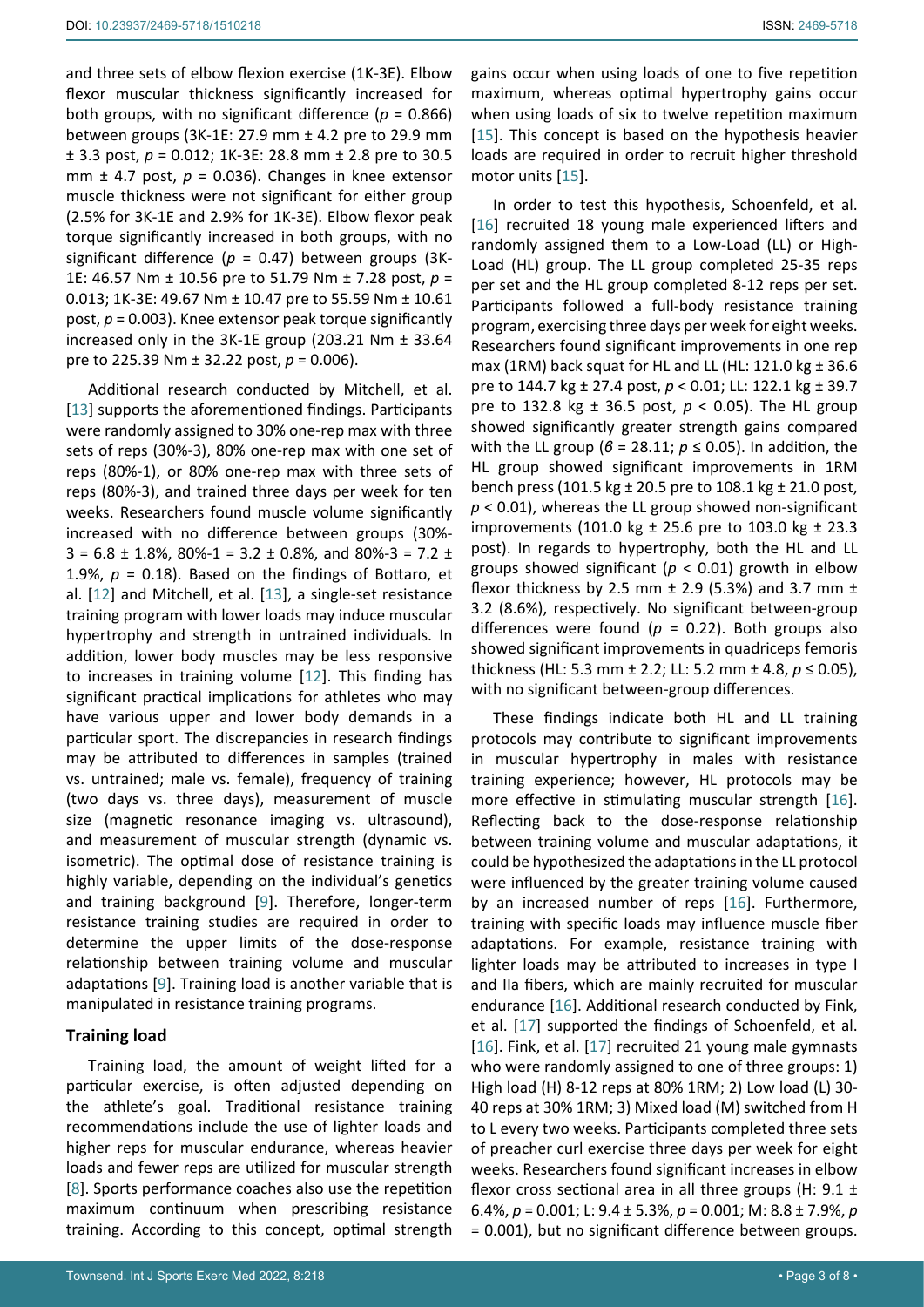In addition, elbow flexor isometric maximum voluntary contraction, assessed via Biodex, significantly increased in the H group (26.5 ± 27.0%, *p* = 0.028); however, no significant changes were observed in the L group (4.6 ± 23.9%, *p* = 0.65) or M group (11.8 ± 36.4%, *p* = 0.26).

These findings indicate muscular strength, rather than hypertrophy, is more dependent on the training load [[16,](#page-6-15)[17\]](#page-6-16). Of note, the non-linear periodized training protocol of alternating training loads in the Fink, et al. [[16](#page-6-15)] study did not contribute to maximal gains in hypertrophy. Many sports performance coaches use periodized programs when preparing athletes for muscular anatomical adaptations prior to competition. Thus, future studies should evaluate muscular adaptations in periodized programs, particularly in trained athletes over a long duration. This type of study would simulate adaptations that occur as athletes progress through various phases of competition, such as in-season, post-season, and off-season. Although previous literature indicates significant differences in adaptations caused by high and low training load [[16,](#page-6-15)[17\]](#page-6-16), other researchers have found no differences between moderate and low training load [\[18](#page-7-4)].

Lopes, et al. [\[18](#page-7-4)] recruited 16 resistance-trained men who were randomly assigned to a moderate load (10 RM) or light load (20RM) group. Compared with the participants in the Fink, et al. [[17\]](#page-6-16) and Schoenfeld, et al. [\[16](#page-6-15)] studies, the participants in the Lopes, et al. [\[18](#page-7-4)] study exercised at a higher frequency by completing four sessions per week over a shorter duration of six weeks. Fat free mass significantly (*p* < 0.05) increased in the moderate load (4.7%  $\pm$  1.0) and low load group (3.71%  $\pm$ 1.7), with no differences between groups. Furthermore, 1RM bench press and 1RM squat significantly (*p* < 0.05) increased in the moderate load  $(6.4\% \pm 2.5;$ 10.5% ± 7.0, respectively) and light load group (4.9% ± 1.2; 8.0% ± 1.9, respectively), with no differences between groups. These findings indicate a greater training load may be required in order to elicit greater neuromuscular adaptations, contributing to strength gains [[18\]](#page-7-4). These initial neuromuscular adaptations may not be as evident in trained individuals compared with untrained individuals; therefore, a six-week intervention may not be enough time to find significant differences in various training protocols [[18\]](#page-7-4). Additional research is warranted to investigate specific loading recommendations required to elicit strength gains in trained subjects. These findings are also related to the practice of training to muscular failure during resistance training. As individuals perform repetitions to volitional fatigue, they are potentially activating high-threshold motor units, which may contribute to improvements in hypertrophy [[18](#page-7-4)]. However, this phenomenon deserves further study and evaluation.

## **Training to failure**

Resistance training until failure, the point at which

an additional rep cannot be completed using a full range of motion, has been speculated to maximize muscular strength and hypertrophy [[19\]](#page-7-0). The theory behind this training method states muscular fatigue causes greater activation and recruitment of motor units; however, it remains unclear whether there are specific advantages to using this type of training method [[19\]](#page-7-0). In order to address this issue, Sampson and Groeller [[20](#page-7-1)] recruited 28 untrained males who completed a four-week familiarization phase and were counterbalanced into three groups: 1) Non-failure rapid shortening (RS); 2) Non-failure stretch-shortening (SSC); 3) Failure control (C). Each group used different concentric and eccentric contraction speeds, as well as performed 12 weeks of unilateral elbow flexor exercise three times per week at 85% 1RM. Significant ( $p < 0.001$ ) improvements in pooled 1RM strength were observed, with an 11.4% (8.7-14.2) increase between weeks one-four, 9.4% (7.2-11.6) increase between weeks four-eight, and 7.3% (5.1-9.5) increase between weeks eight-twelve. In addition, a significant (*p* < 0.001) pooled increase of 11.4% (8.7-14.1) was observed in muscle cross sectional area.Finally, a significant (*p* = 0.005) pooled increase of 22.1% (5.9-38.4) was observed in biceps brachii average muscle activation (EMG $_{RMS}$ ). Despite these significant pooled improvements, no between group differences were observed.

These results provide evidence to support the theory training until failure may not be necessary to bring about neural and structural adaptations [[20](#page-7-1)]. It should be noted the participants in this study utilized a heavier load at 85% 1RM. Thus, training to failure when using heavier loads may not be necessary to stimulate additional muscle activation [\[21](#page-7-2)]. Despite differences in training volume, rapid muscle activation may be a factor involved in the similarities observed in muscular adaptations [[20](#page-7-1)]. Another limitation of the Sampson and Groeller [[20](#page-7-1)] study is the fact participants only completed unilateral exercise. This limitation raises concerns regarding athletic populations who may perform more bilateral or compound movements in order to develop power. Thus, additional research is warranted in order to investigate the effects of training to failure with multi-joint exercises in trained populations [[20](#page-7-1)]. It is also worth highlighting the fact most studies investigating training to failure have focused on studying changes in untrained male subjects. In order to address this limitation, Martorelli, et al. [[22\]](#page-7-3) studied muscular strength and hypertrophy changes in 89 young women with resistance training experience.

In the study by Martorelli, et al. [[22](#page-7-3)], participants were randomly assigned to one of three groups: 1) Three sets of reps to failure (RF); 2) Four sets of seven reps not to failure with equalized volume (RNFV); 3) Three sets of seven reps not to failure (RNF). All groups exercised twice per week for ten weeks, using a load of 70% 1RM. The resistance training sessions focused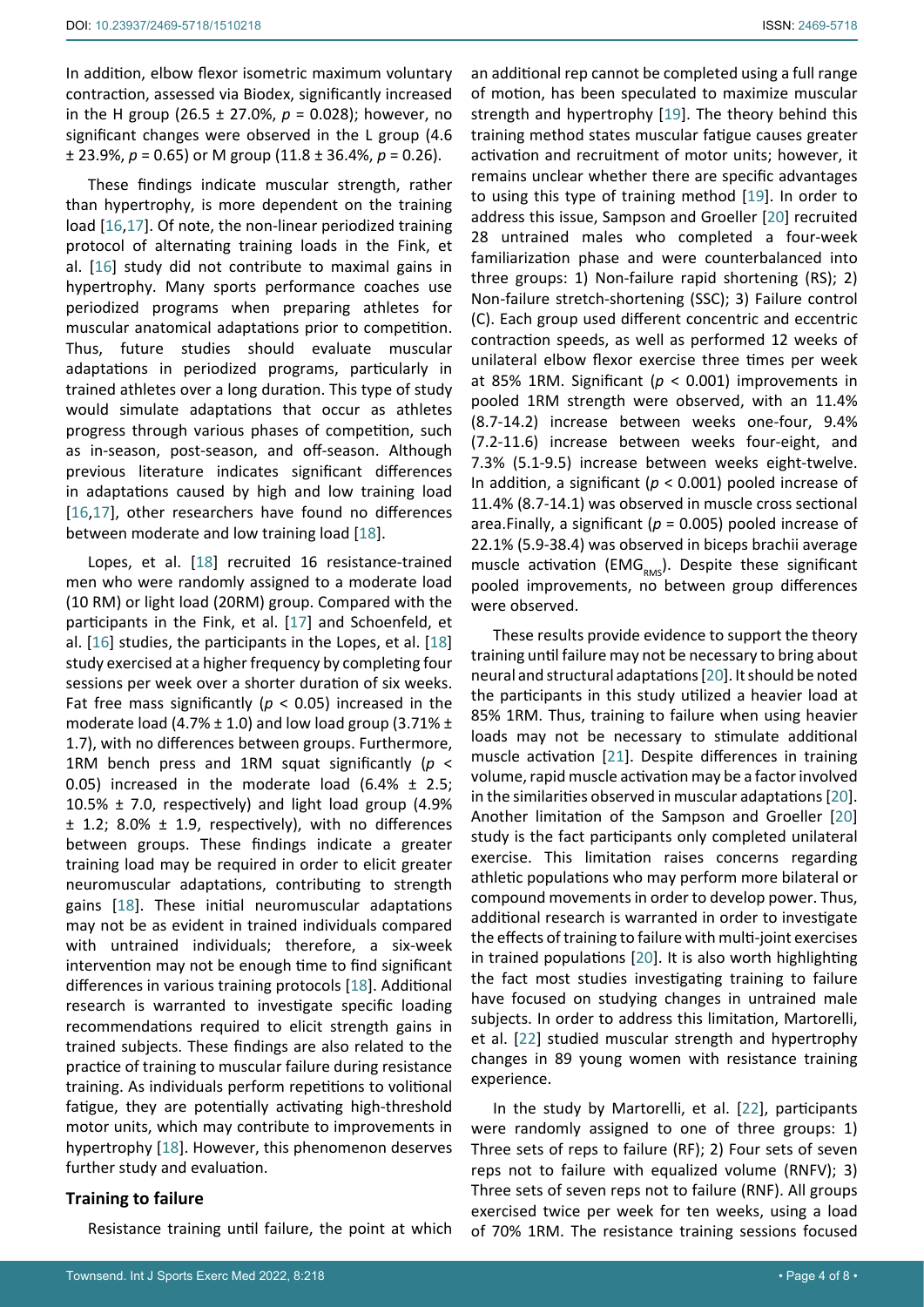on performing bilateral biceps curl exercise; however, the participants also completed whole-body exercise as well. Researchers found 1RM in the bilateral biceps curl significantly (*p* < 0.05) increased in all three groups (RF: 17.17 kg  $\pm$  4.20 pre to 22.03 kg  $\pm$  4.45 post; RNF: 17.70 kg ± 3.87 pre to 22.44 kg ± 4.32 post; RNFV: 16.44 kg ± 2.95 pre to 21.09 kg ± 2.74 post); however, there were no significant differences between groups. In addition, isokinetic peak torque significantly (*p* < 0.05) increased in the RNF group (21.88 Nm ± 5.21 pre to 22.79 Nm ± 4.45 post) and RNFV group (19.06 Nm  $\pm$  3.51 pre to 21.68 Nm  $\pm$  4.33 post), whereas no change was observed in the RF group (21.74 Nm  $\pm$  5.93 pre to 21.63 Nm ± 6.36 post). These findings provide additional evidence to support the theory training until failure does not elicit additional improvements in force production and strength, even among trained female athletes [\[22](#page-7-3)]. One potential explanation for the lack of peak torque increase in the RF group may be related to the decrease in muscle action velocity during the final reps completed until volitional exhaustion [[22](#page-7-3)]. Additional research supports this theory in which muscle power output is diminished when strength training until failure [[23\]](#page-7-8). Therefore, training until failure may actually impair the rate of force and muscle action velocity, which could impede muscular power [[22](#page-7-3)]. An additional consideration associated with training until failure is the potential risk of overtraining and overreaching [[22](#page-7-3)]. These two negative effects of training until failure would be detrimental to athletic performance; therefore, athletes should use caution when incorporating this type of training in their sports performance programs. From a practical standpoint, training to failure when performing compound lifts, such as squats and deadlifts, should be used sparingly due to the taxing nature of these lifts [\[21](#page-7-2)].Training frequency is another variable involved in resistance training programming that must be considered when training to failure. When athletes train at a greater frequency, training to failure may lead to slower neuromuscular recovery [[21\]](#page-7-2).

# **Training frequency**

Training frequency is often defined as the number of resistance training sessions per week; however, frequency can also be defined as the number of times a specific muscle group is trained per week [\[24](#page-7-5)]. Some researchers have proposed spreading out resistance training over several days may enhance muscle protein synthesis, thereby increasing muscular hypertrophy [[25](#page-7-9)]. Furthermore, performing an exercise more frequently may improve neuromuscular efficiency, which increases muscular strength [[26](#page-7-6)]. Aligning with this concept, some athletes choose to follow resistance training split routines in which specific muscle groups are alternately trained on multiple days of the week. This training technique allows for sufficient rest time in between training sessions. A recent meta-analysis of 25 studies conducted by Schoenfeld, et al. [[24](#page-7-5)] found resistance training frequency did not significantly impact hypertrophy when volume was equated. In order to provide more insight on this phenomenon, several researchers have investigated the effects of split routines on hypertrophy and strength in trained individuals [\[26](#page-7-6)[,27](#page-7-7)].

Gomes, et al. [[27\]](#page-7-7) demonstrated high frequency resistance training was not more effective than low frequency training in stimulating muscle hypertrophy and strength in well trained men. These findings were further supported when Lasevicius, et al. [\[26](#page-7-6)] found no significant differences in muscular adaptions in trained men who exercised two days per week compared with three days. In the Gomes, et al. [[27\]](#page-7-7) study, 23 resistance trained men were randomly assigned to a low frequency group (split body protocol training each muscle group once per week) or high frequency group (total body protocol training each muscle group every session). Participants completed resistance training exercise on five days per week for eight weeks, with sets and intensity equated. Both groups significantly (*p* < 0.001) improved 1RM bench press [Low frequency: 5.6 kg (95% CI: 1.9-9.4); high frequency: 9.7 kg (95% CI: 4.6- 14.9)] and 1RM squat [Low frequency: 8.0 kg (95% CI: 2.7-13.2); high frequency: 12.0 kg (95% CI: 5.1-18.1)]. In addition, both groups significantly (*p* = 0.007) increased lean mass [Low frequency: 0.5 kg (95% CI: 0.0-1.1); high frequency: 0.8 kg (95% CI: 0.0-1.6)]. However, there were no significant differences between groups in any of the outcome measures (1RM bench press, *p* = 0.168; 1RM squat, *p* = 0.312, and lean mass, *p* = 0.619).

The difference in training frequency among participants in the Gomes, et al. [\[27](#page-7-7)] study could be considered somewhat extreme, as researchers essentially compared the effects of training the same muscle group once per week versus five days per week. In order to address this concern, Lasevicius, et al. [\[26](#page-7-6)] compared the effects of resistance training performed two days per week versus three days. Researchers recruited 36 trained men who were randomly assigned to a split routine (training each muscle group twice per week) or full-body routine (training each muscle group three time per week). Participants completed three exercise sessions per week over ten weeks. Muscle thickness in the rectus femoris significantly (*p* < 0.001) increased in the total body group (22.7 mm ± 2.5 pre to 4.5 mm  $\pm$  2.7 post) and split group (22.7 mm  $\pm$  2.6 pre to 25.5 mm ± 2.2 post). Muscle thickness in the elbow extensor also significantly (*p* < 0.001) increased in the total body group (30.0 mm  $\pm$  5.6 pre to 32.6 mm  $\pm$  8.1 post) and split group (29.9 mm  $\pm$  6.5 pre to 34.6 mm ± 5.8 post). In terms of muscular strength, 1RM squat significantly increased in the total body group (156.5 kg ± 26.5 pre to 184.3 kg ± 31.2 post, *p* = 0.011) and split group (159.7 kg  $\pm$  27.7 pre to 190.0 kg  $\pm$  29.3 post,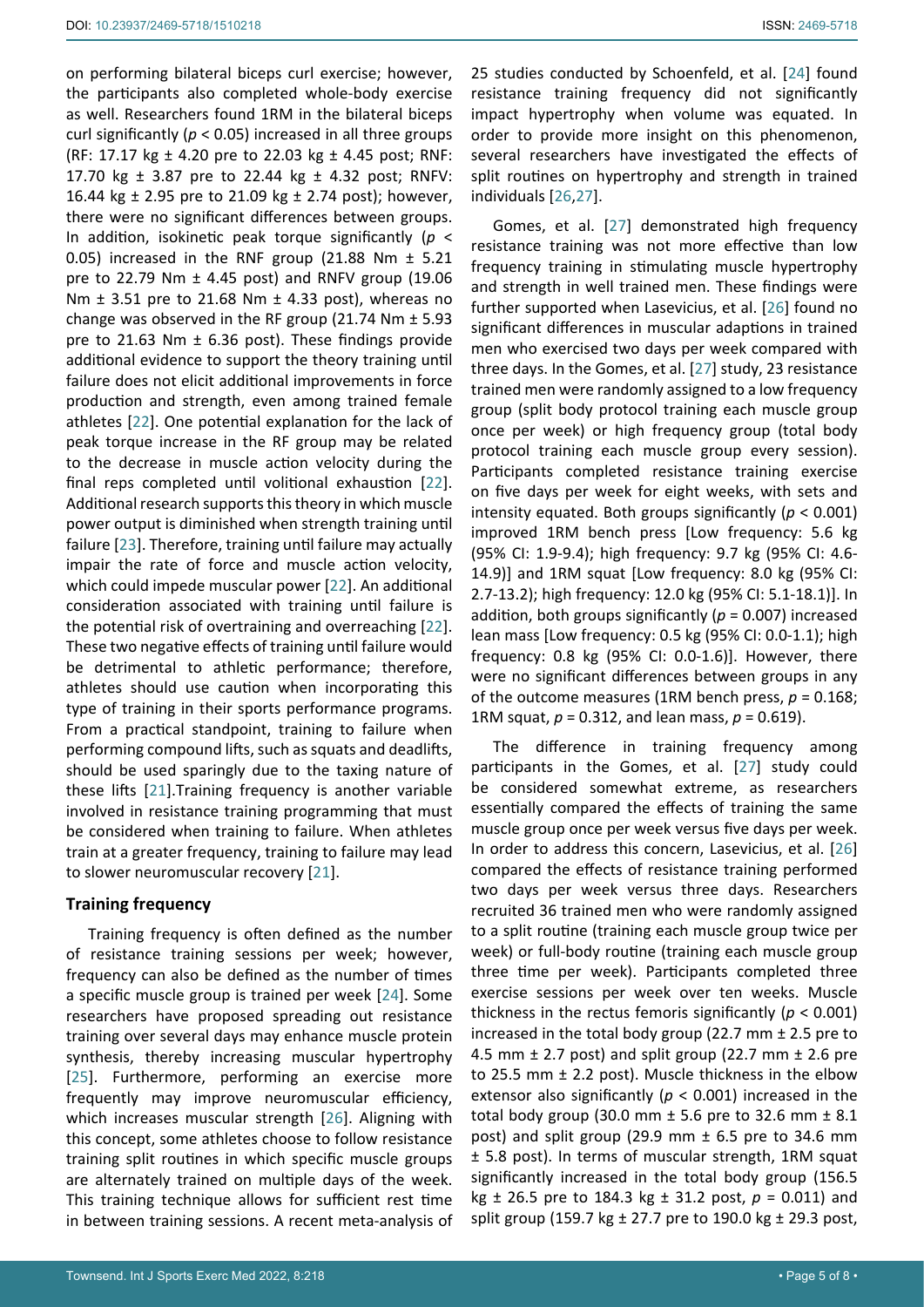$p = 0.006$ ). In addition, 1RM bench press significantly increased in the total body group (78.1 kg  $\pm$  19.8 pre to 86.1 kg ± 21.6 post, *p* = 0.034) and split group (80.9 kg ± 15.6 pre to 90.5 kg ± 17.3 post, *p* = 0.03). There were no significant differences between groups in any of the outcome measures.

Based on the findings of Gomes, et al. and Lasevicius, et al. [\[26](#page-7-6)[,27\]](#page-7-7), weekly resistance training frequency does not significantly impact muscular strength or hypertrophy when training volume is equated. Although these findings seem to contradict the motor learning theory, which states performing an exercise more frequently contributes to better skill acquisition, researchers speculate training as little as twice per week may be sufficient to stimulate neural adaptations [\[26](#page-7-6)]. Thus, training volume, rather than frequency, may be a predominant factor involved in maximizing strength and hypertrophy [[26](#page-7-6)]. Many studies have used different assessments of muscle thickness, such as ultrasound, dual-energy X-ray absorptiometry, and magnetic resonance imaging, which makes it difficult to compare changes in hypertrophy. Another limitation in previous research is the duration of training. Previous studies typically utilized training protocols ranging from eight weeks [[27](#page-7-7)] to ten weeks [[26\]](#page-7-6). Therefore, additional research is warranted investigating the long-term effects of training frequency on muscular adaptations. Moreover, previous research has not compared the effects of training frequency while performing single-joint versus multi-joint exercises [\[24](#page-7-5)]. This limitation aligns with the gaps in knowledge associated with training to failure using compound exercises. In addition to muscular hypertrophy and strength, the rate of force development is associated with athletic performance. The rate of force development is an indicator of muscular power; therefore, this factor deserves consideration when designing sports performance programs.

## **Rate of force development**

Rate of Force Development (RFD), often referred to as explosive strength, is a critical component in sports performance [[3](#page-6-3)]. Explosive strength refers to the muscle's ability to increase force rapidly. From a practical standpoint, explosive strength is frequently used in sports requiring rapid movements, such as jumping and sprinting [[3](#page-6-3)]. Research provides evidence explosive and heavy-resistance strength training has a positive effect on RFD and rapid force capacity [\[28\]](#page-7-12). In fact, a previous study found maximal muscle strength may account for up to 81% of the variance in voluntary RFD [[29\]](#page-7-13). Despite this knowledge, there are gaps in existing literature related to the specific effects of different strength training programs on maximal and explosive force production.

In order to address this deficiency, Tillin and Folland [[30](#page-7-10)] recruited 19 active males who were assigned to

either Maximal Strength Training (MST) or Explosive Strength Training (EST). Both groups completed four sets of ten isometric knee extensor contractions four times per week for four weeks. However, the EST group was instructed to contract "as hard and fast as possible" for one second, while the MST group was instructed to progressively contract up to 75% Maximal Voluntary Force (MVF) and hold for three seconds [[30\]](#page-7-10). Researchers discovered improvements in MVF were significantly (*p* < 0.001) greater in the MST group (21%  $\pm$  12) compared with the EST group (11%  $\pm$  7). Early phase explosive force significantly (*p* < 0.01) increased in the EST group  $(3.94 \text{ N/kg} \pm 0.61 \text{ pre to } 4.53 \text{ N/kg} \pm 0.62 \text{ post})$ ; however, there was no change in the MST group  $(4.21 \text{ N/kg} \pm 0.78)$ pre to 4.34 N/kg  $\pm$  0.72 post). These findings support the theory neuromuscular adaptations are specific to the training stimulus. Therefore, explosive strength training appears to be more effective at improving early phase explosive strength [\[30\]](#page-7-10). Researchers hypothesized the differences were attributed to greater neuromuscular activation at MVF with MST, whereas EST was associated with greater neuromuscular activation in the early phase of contraction [[30\]](#page-7-10).

Vila-Chã, et al. [\[31](#page-7-11)] provided further evidence to support the effects of strength training on improving Maximal Voluntary Contraction (MVC) and RFD. In this study, participants were randomly assigned to either a Strength Training (ST) or Endurance Training (ET) protocol for six weeks of training. The ST group completed lower body resistance training at 60-85% 1RM. The ET group completed cycle ergometer training at 50-75% heart rate reserve. The ST group showed significant (*p* < 0.05) improvements in MVC and RFD (17.5% ± 7.5 and 33.3% ± 15.9, respectively) after six weeks of training; however, there were no changes observed in the ET group. With that being said, the ET group showed significant (*p* < 0.05) increases in time to task failure (29.7%  $\pm$  13.4), while no changes were observed in the ST group. Based on these findings, it can be inferred different types of training may elicit specific neuromuscular adaptations, as well as variations in motor unit discharge rates [\[31](#page-7-11)].

This research has important practical implications for sports performance coaches designing resistance training programs for athletes. It appears strength training improves RFD through a cascade of effects, involving motor unit discharge rates, muscle activation, muscle fiber type composition, muscle size, muscletendon stiffness, and maximum force production [\[28\]](#page-7-12). Thus, if the athlete's goal is to increase RFD, explosive type training may improve early phase rises in force, whereas heavy resistance training may improve late phase rises in force [[28\]](#page-7-12). When athletes are working to increase explosive strength, they should be instructed to contract the working muscle group quickly, using loads of 60-85% 1RM, in order to generate rapid force [[30](#page-7-10)[,31\]](#page-7-11). Additional research is warranted in order to investigate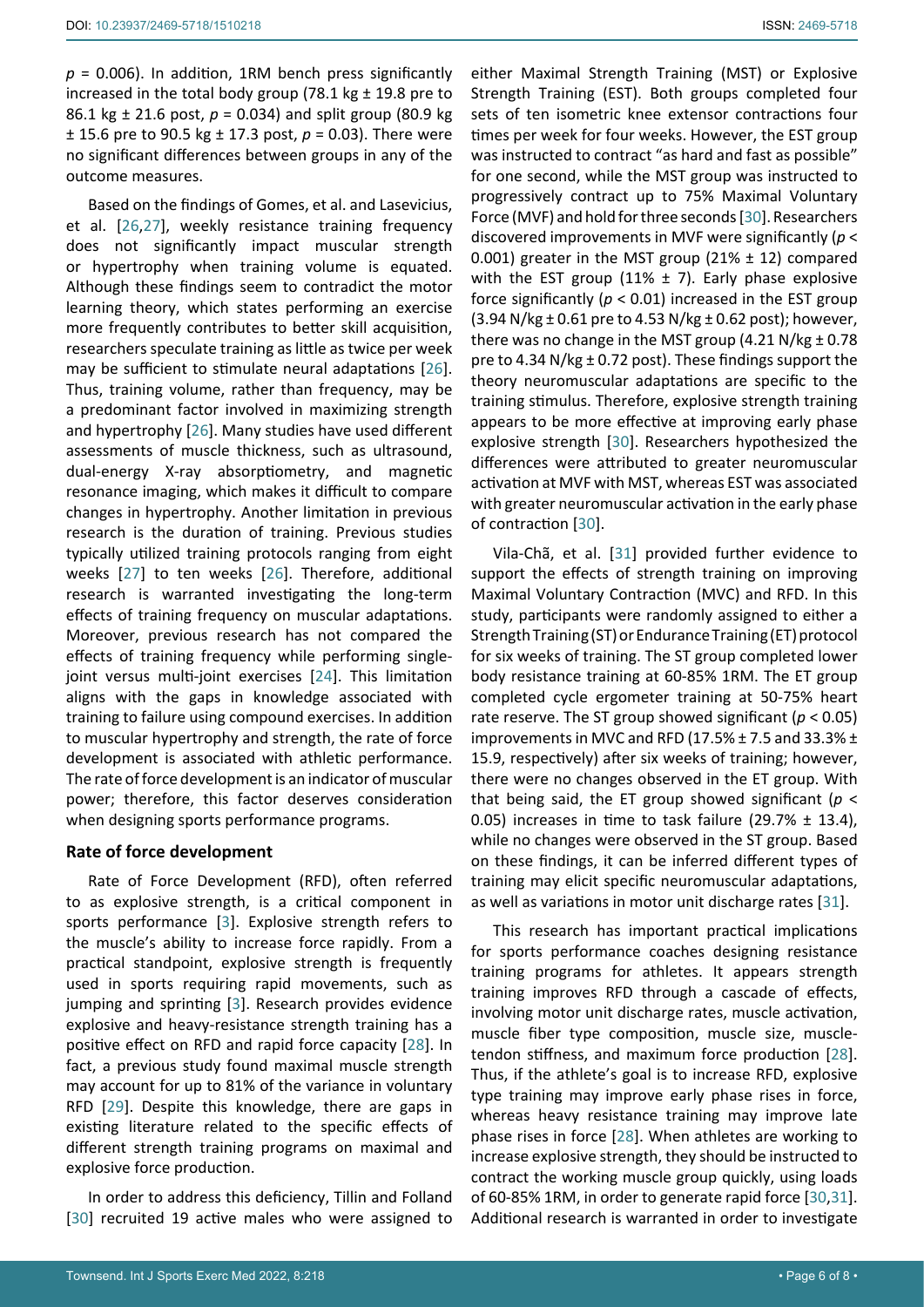the optimal contraction velocity required to maximize explosive strength. In addition, the two previous studies focused on neuromuscular adaptations in knee extensor muscles alone. Therefore, additional research should investigate these adaptations in various muscle groups among different training backgrounds [\[30](#page-7-10)[,31](#page-7-11)].

### **Conclusion**

In conclusion, neuromuscular adaptations, stimulated by resistance training, can significantly impact athletic performance [[1](#page-6-2)[,3\]](#page-6-3). In particular, improvements in muscular hypertrophy, strength, power, and endurance all play a role in athletic development and achieving peak performance [[3](#page-6-3)]. Despite these benefits, Kraemer, et al. [\[32](#page-7-14)] state misinformation still exists in the sports performance field. Sports performance coaches and athletes can manipulate certain resistance training variables in order to optimize their results. There appears to be a dose-response relationship between training volume and muscular adaptations; however, it is important to consider individual differences in response to resistance training [[9](#page-6-13)]. Athletes should use heavier loads with fewer reps in order to maximize neuromuscular adaptations required for strength gains [[15](#page-6-14),[18\]](#page-7-4). Sports performance coaches must also carefully monitor training intensity, as training until failure may actually impede muscle recovery [[21,](#page-7-2)[22](#page-7-3)]. Although some coaches may promote split routines, these programs may not actually provide additional improvements in muscular strength and hypertrophy [[26,](#page-7-6)[27\]](#page-7-7). Training two days per week may be sufficient in order to stimulate neuromuscular adaptations in certain populations [\[26](#page-7-6)]. Finally, explosive strength can be targeted by utilizing loads of 60-85% 1RM and contracting the working muscle group as quickly as possible [[30](#page-7-10),[31\]](#page-7-11). Explosive strength training helps athletes develop power and force production, which is particularly useful during explosive movements, such as jumping and sprinting [[3](#page-6-3)].

It is well established in the literature athletes should perform sports-specific exercise, simulating movements and velocities used during competition, in order to optimize the effects of resistance training [[32\]](#page-7-14). However, there are multiple gaps remaining in the literature that should be addressed by future studies. For example, future researchneeds to evaluate neuromuscular adaptations to periodized programs, particularly in trained athletes over a long duration. These long-term studies could also help determine the upper limits of the dose-response relationship between training volume and muscular adaptations, without leading to overtraining and overreaching [[9](#page-6-13)]. This research would help provide resistance training guidelines for both elite and recreational athletes.

## **References**

<span id="page-6-2"></span>1. [Bennie JA, Lee DC, Khan A, Wiesner GH, Bauman AE, et](https://pubmed.ncbi.nlm.nih.gov/30458949/)  [al. \(2018\) Muscle-strengthening exercise among 397,423](https://pubmed.ncbi.nlm.nih.gov/30458949/) 

[U.S. adults: Prevalence, correlates, and associations with](https://pubmed.ncbi.nlm.nih.gov/30458949/)  [health conditions. Am J Prev Med 55: 864-874.](https://pubmed.ncbi.nlm.nih.gov/30458949/)

- <span id="page-6-4"></span>2. [Liu Y, Lee DC, Li Y, Zhu W, Zhang R, et al. \(2019\)](https://pubmed.ncbi.nlm.nih.gov/30376511/)  [Associations of resistance exercise with cardiovascular](https://pubmed.ncbi.nlm.nih.gov/30376511/)  [disease morbidity and mortality. Med Sci Sports Exerc 51:](https://pubmed.ncbi.nlm.nih.gov/30376511/)  [499-508.](https://pubmed.ncbi.nlm.nih.gov/30376511/)
- <span id="page-6-3"></span>3. [Suchomel TJ, Nimphius S, Stone MH \(2016\) The importance](https://pubmed.ncbi.nlm.nih.gov/26838985/)  [of muscular strength in athletic performance. Sports Med](https://pubmed.ncbi.nlm.nih.gov/26838985/)  [46: 1419-1449.](https://pubmed.ncbi.nlm.nih.gov/26838985/)
- <span id="page-6-5"></span>4. [Lemes IR, Ferreira PH, Linares SN, Machado AF, Pastre](https://pubmed.ncbi.nlm.nih.gov/26964146/)  [CM, et al. \(2016\) Resistance training reduces systolic blood](https://pubmed.ncbi.nlm.nih.gov/26964146/)  [pressure in metabolic syndrome: A systematic review and](https://pubmed.ncbi.nlm.nih.gov/26964146/)  [meta-analysis of randomised controlled trials. Br J Sports](https://pubmed.ncbi.nlm.nih.gov/26964146/)  [Med 50: 1438-1442.](https://pubmed.ncbi.nlm.nih.gov/26964146/)
- <span id="page-6-6"></span>5. [James MM, Carroll S \(2010\) Effects of different](https://pubmed.ncbi.nlm.nih.gov/20013013/)  [impact exercise modalities on bone mineral density in](https://pubmed.ncbi.nlm.nih.gov/20013013/)  [premenopausal women: A meta-analysis. J Bone Mineral](https://pubmed.ncbi.nlm.nih.gov/20013013/)  [Metab 28: 251-267.](https://pubmed.ncbi.nlm.nih.gov/20013013/)
- <span id="page-6-7"></span>6. Strasser B, Siebert U, Schobersberger W (2012) Resistance training in the treatment of the metabolic syndrome. Sports Med 40: 397-415.
- <span id="page-6-0"></span>7. [Garber CE, Blissmer B, Deschenes M, Franklin B,](https://academiccommons.columbia.edu/doi/10.7916/D8CZ3K08/download)  [Lamonte MJ, et al. \(2011\) Quantity and quality of](https://academiccommons.columbia.edu/doi/10.7916/D8CZ3K08/download)  [exercise for developing and maintaining cardiorespiratory,](https://academiccommons.columbia.edu/doi/10.7916/D8CZ3K08/download)  [musculoskeletal, and neuromotor fitness in apparently](https://academiccommons.columbia.edu/doi/10.7916/D8CZ3K08/download)  [healthy adults. Medicine and Science in Sports and Exercise](https://academiccommons.columbia.edu/doi/10.7916/D8CZ3K08/download)  [43: 1334-1359.](https://academiccommons.columbia.edu/doi/10.7916/D8CZ3K08/download)
- <span id="page-6-1"></span>8. Halff GG, Triplett NT (2016) Essentials of strength training and conditioning. (4<sup>th</sup> edn), Human Kinetics.
- <span id="page-6-13"></span>9. [Schoenfeld BJ, Ogborn D, Krieger JW \(2016\) Dose](https://pubmed.ncbi.nlm.nih.gov/27433992/)[response relationship between weekly resistance training](https://pubmed.ncbi.nlm.nih.gov/27433992/)  [volume and increases in muscle mass: A systematic review](https://pubmed.ncbi.nlm.nih.gov/27433992/)  [and meta-analysis. J Sports Sci 35: 1073-1082.](https://pubmed.ncbi.nlm.nih.gov/27433992/)
- <span id="page-6-8"></span>10. [Radaelli R, Fleck SJ, Leite T, Leite RD, Pinto RS, et al. \(2015\)](https://journals.lww.com/nsca-jscr/Fulltext/)  [Dose-response of 1, 3, and 5 sets of resistance exercise](https://journals.lww.com/nsca-jscr/Fulltext/)  [on strength, local muscular endurance, and hypertrophy.](https://journals.lww.com/nsca-jscr/Fulltext/)  [Journal of Strength and Conditioning Research 29: 1349-](https://journals.lww.com/nsca-jscr/Fulltext/) [1358.](https://journals.lww.com/nsca-jscr/Fulltext/)
- <span id="page-6-9"></span>11. [Sooneste H, Tanimoto M, Kakigi R, Saga N, Katamoto](https://pubmed.ncbi.nlm.nih.gov/23249767/)  [S \(2013\) Effects of training volume on strength and](https://pubmed.ncbi.nlm.nih.gov/23249767/)  [hypertrophy in young men. J Strength Cond Res 27: 8-13.](https://pubmed.ncbi.nlm.nih.gov/23249767/)
- <span id="page-6-11"></span>12. Bottaro M, Veloso J, Wagner D, Gentil P (2011) Resistance training for strength and muscle thickness: Effect of number of sets and muscle group trained. Science and Sports 26: 259-264.
- <span id="page-6-12"></span>13. [Mitchell CJ, Churchward-Venne TA, West DW, Burd NA,](https://www.ncbi.nlm.nih.gov/pmc/articles/PMC3404827/)  [Breen L, et al. \(2012\) Resistance exercise load does not](https://www.ncbi.nlm.nih.gov/pmc/articles/PMC3404827/)  [determine training-mediated hypertrophic gains in young](https://www.ncbi.nlm.nih.gov/pmc/articles/PMC3404827/)  [men. J Appl Physiol 113: 71-77.](https://www.ncbi.nlm.nih.gov/pmc/articles/PMC3404827/)
- <span id="page-6-10"></span>14. Cooper Institute (2007) Physical fitness assessments and norms for adults and law enforcement.
- <span id="page-6-14"></span>15. [Schoenfeld BJ, Grgic J, Ogborn D, Krieger JW \(2017\)](https://pubmed.ncbi.nlm.nih.gov/28834797/)  [Strength and hypertrophy adaptations between low- vs.](https://pubmed.ncbi.nlm.nih.gov/28834797/)  [high-load resistance training: A systematic review and](https://pubmed.ncbi.nlm.nih.gov/28834797/)  [meta-analysis. J Strength Cond Res 31: 3508-3523.](https://pubmed.ncbi.nlm.nih.gov/28834797/)
- <span id="page-6-15"></span>16. [Schoenfeld BJ, Peterson MD, Ogborn D, Contreras B,](https://journals.lww.com/nsca-jscr/Fulltext/2015/)  [Sonmez GT \(2015\) Effects of low- vs. high-load resistance](https://journals.lww.com/nsca-jscr/Fulltext/2015/)  [training on muscle strength and hypertrophy in well-trained](https://journals.lww.com/nsca-jscr/Fulltext/2015/)  [men. Journal of Strength and Conditioning Research 29:](https://journals.lww.com/nsca-jscr/Fulltext/2015/)  [2954-2963.](https://journals.lww.com/nsca-jscr/Fulltext/2015/)
- <span id="page-6-16"></span>17. [Fink J, Kikuchi N, Yoshida S, Terada K, Nakazato K \(2016\)](https://www.ncbi.nlm.nih.gov/pmc/articles/PMC4899398/)  [Impact of high versus low fixed loads and non-linear](https://www.ncbi.nlm.nih.gov/pmc/articles/PMC4899398/)